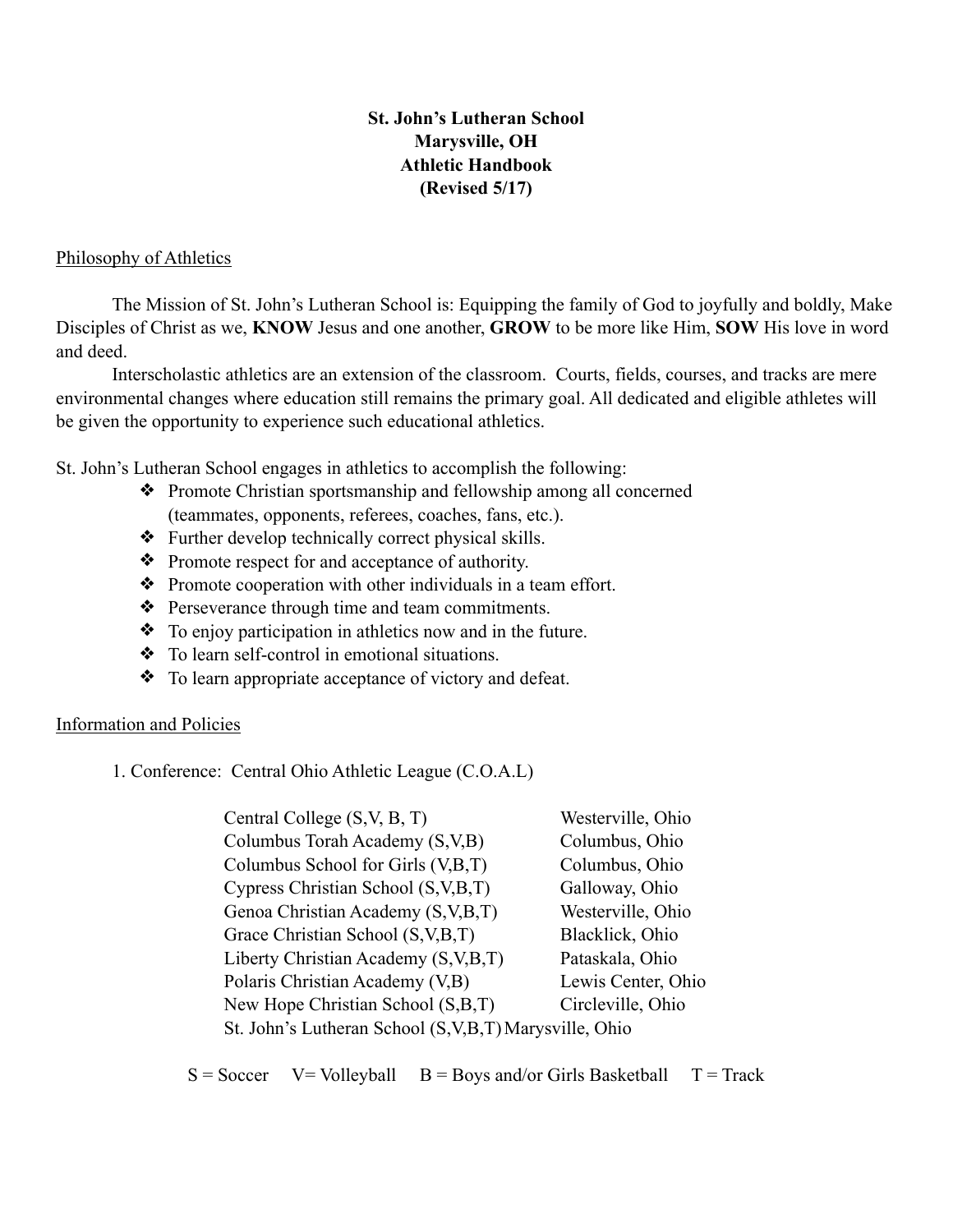2. Sports (5th-8th Graders):

| Co-ed Soccer     | Girls Volleyball   |
|------------------|--------------------|
| Co-ed Club Golf  | Boys Basketball    |
| Girls Basketball | Girls Cheerleading |
| Co-ed Track      |                    |

\* Final say on participation is based on roster needs. Grade level may be amended to ensure adequate rosters. Administration makes final decision on grade level participation.

3. Completing Rosters

 Rosters may be completed by adding immediate family of a current St. John's student or home school students taking a class at St. John's. Then, if rosters can't be filled, the athletic director and the Board of Education may ask other Lutheran school children (Trinity).

#### 4. Academic Eligibility:

 St. John's Lutheran School believes that the importance of school work must precede sports. In order to remain eligible to participate in interscholastic contests, student athletes must be passing at least 75% of his or her GPA classes in the immediately preceding grading period. A grading period constitutes both midterms and quarter grades. If a student becomes ineligible, he or she will not be allowed to participate in any interscholastic contests or practices. Eligibility will be reevaluated after a two week period.

| Example One |                       |             |
|-------------|-----------------------|-------------|
| В           | Religion              |             |
| A           | Reading               | A           |
| C           | Language              |             |
| D           | Spelling              | F           |
| Α           | <b>Social Studies</b> | A           |
| F           | Mathematics           | F           |
| C           | Science               |             |
|             |                       | Example Two |

1 failing and 6 passing  $= 86\%$  of classes are passing

2 failing and 5 passing = 71% of classes are passing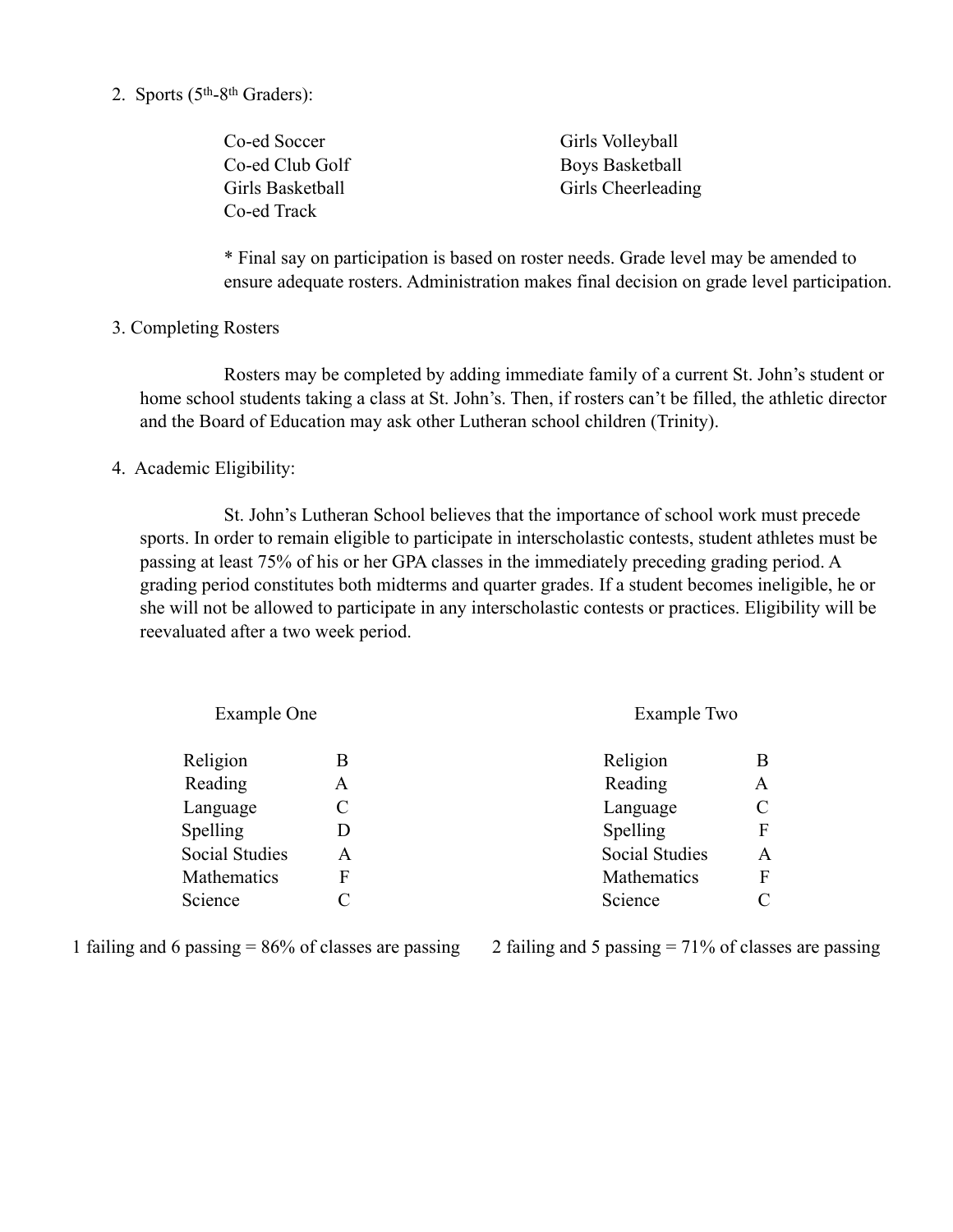5. School Cancellations:

 When school is cancelled due to fog, snow, power outage, etc. all after school athletic events status will be decided by noon of that day. The athletic director will inform the coaches, parents and opposing school if a scheduled game will still be held. Practices will be held at the coach's discretion (attendance is voluntary). It is the coach's responsibility to inform parents of practice.

#### 6. School Absence:

 An absence from school for more than a half day due to illness means a student athlete cannot participate in any interscholastic contest on that same day.

7. Attendance at Practices and Games:

 Being part of a team is a commitment to your school, coaches, & teammates. If a situation arises where participation at practice or games is not possible, the parent/guardian must provide the coach with a written explanation prior to the absence as to why the absence will occur (a phone call or text would be expected). Should there be excessive absences the coach/athletic director may deem the student athlete ineligible for the next scheduled competition. The student would still be expected to be present at the competition to support his or her teammates.

#### 8. Transportation:

Due to liability concerns and administrative difficulties, St. John's Lutheran School will not be responsible for arranging transportation of any sort for away games. If the athletic director, coaches, teachers, or any persons affiliated with the school choose to accept passengers, they are acting as individuals not connected to St. John's in any way.

Car pooling is an act of good stewardship which St. John's encourages. Parents that wish to carpool may do so at their own discretion. Parents transporting students to a game are also responsible for transportation home from the game.

9. Doctor's Physical, Concussion, Handbook Agreement and Emergency Contact Forms:

 Each athlete will need to have a physical form signed by a physician clearing them for sports activity prior to participating in any athletic practice or game associated with St. John's. Be aware that students without completed and current physical forms will forfeit their right to participate.

A form indicating your intent to follow school policies as well as a form collecting emergency contacts and an ambulance waiver must be turned into the coach before participation in athletics.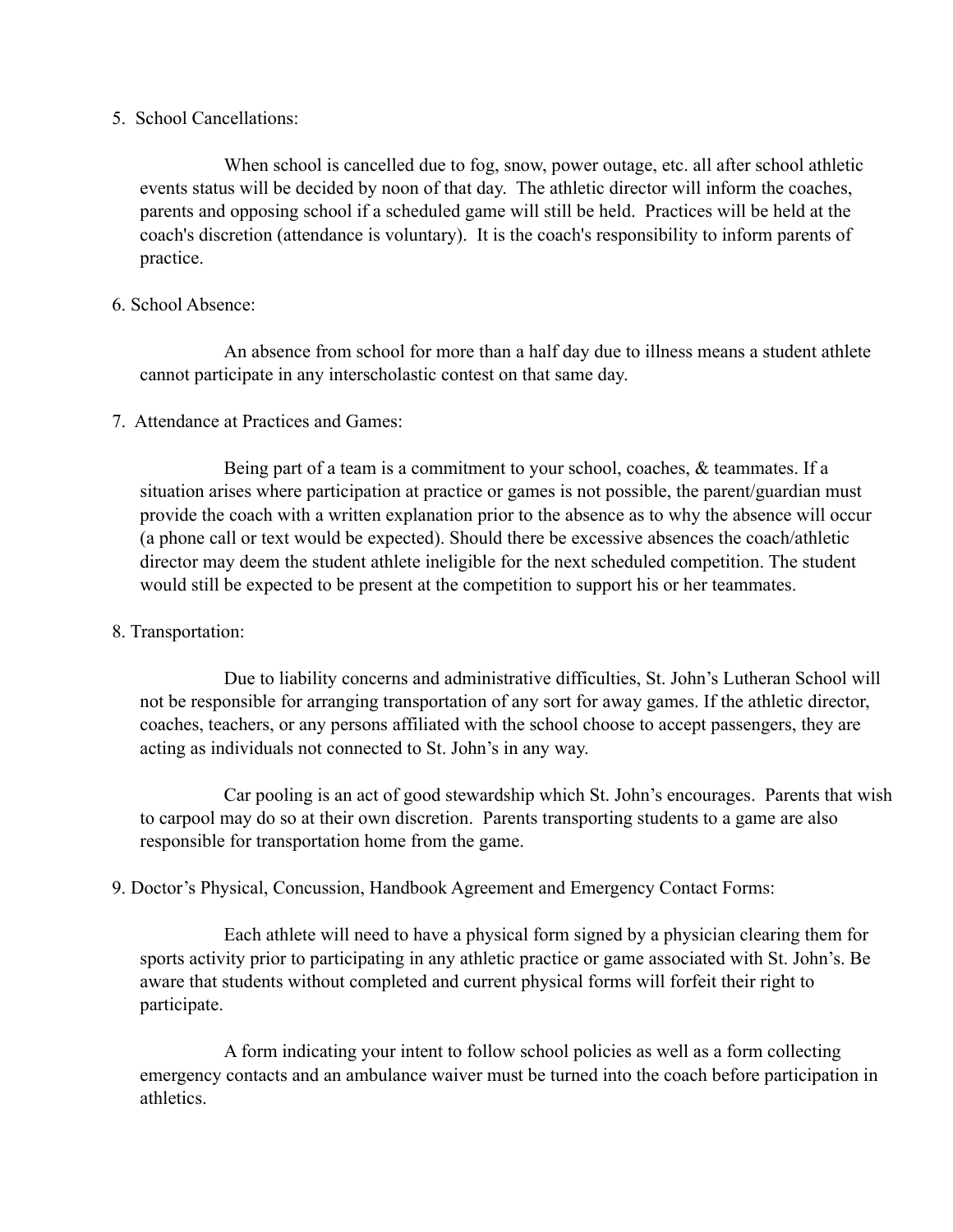Starting April 26th, 2013, Ohio law (ORC 3313.539 and ORC 3314.03) prohibits schools from allowing a student to practice for or compete in school sports until the student has submitted a signed form stating that the student and the student's parent or guardian have received the concussion information contained in the sheet.

## 10. Parent Responsibilities:

- ❖ Support your child, school, coach, and team. Practice good sportsmanship. Enthusiastically support teams at athletic events without being over-zealous or critical of coaches and officials. Recognize and appreciate outstanding plays by either team. Use neither profane or obscene language, nor verbal assault.
- ❖ Arrange to have your child dropped off no more than 10 minutes before a scheduled practice, and picked up no more than 10 minutes after the practice is scheduled to end. Please also be prompt in picking up your child after games.
- ❖ Throughout the sports season, parents are needed to volunteer their time to assist with the scoreboard, scorebook, concessions, and admission for regular season games and tournaments. Parents/Guardians are expected to assist with these activities throughout the season.
- ❖ In general, the parent must exemplify everything positive that he/she wants the student athlete to be, if the student athletic program is to be successful.
- 11. The Student Athlete's Responsibilities:
	- ❖ As ambassadors for our Lord, always maintain a Christ-like attitude.
	- ❖ Remain academically eligible.
	- ❖ Display good sportsmanship and respect at all times.
	- ❖ Follow the coach's and official's instructions without complaint or argument.
	- ❖ Be courteous to fellow athletes, as well as to coaches, athletes, and fans from other schools.
	- ❖ Attend all practices and games. Missing practices for excused or unexcused reasons means you will play proportionately less in interscholastic contests. Coaches will use their discretion in this area.
	- ❖ Understand that playing time will not be equal but will be equitable. Trust that the coach has your education and enjoyment of the game in mind. Playing time is not guaranteed in tournament play.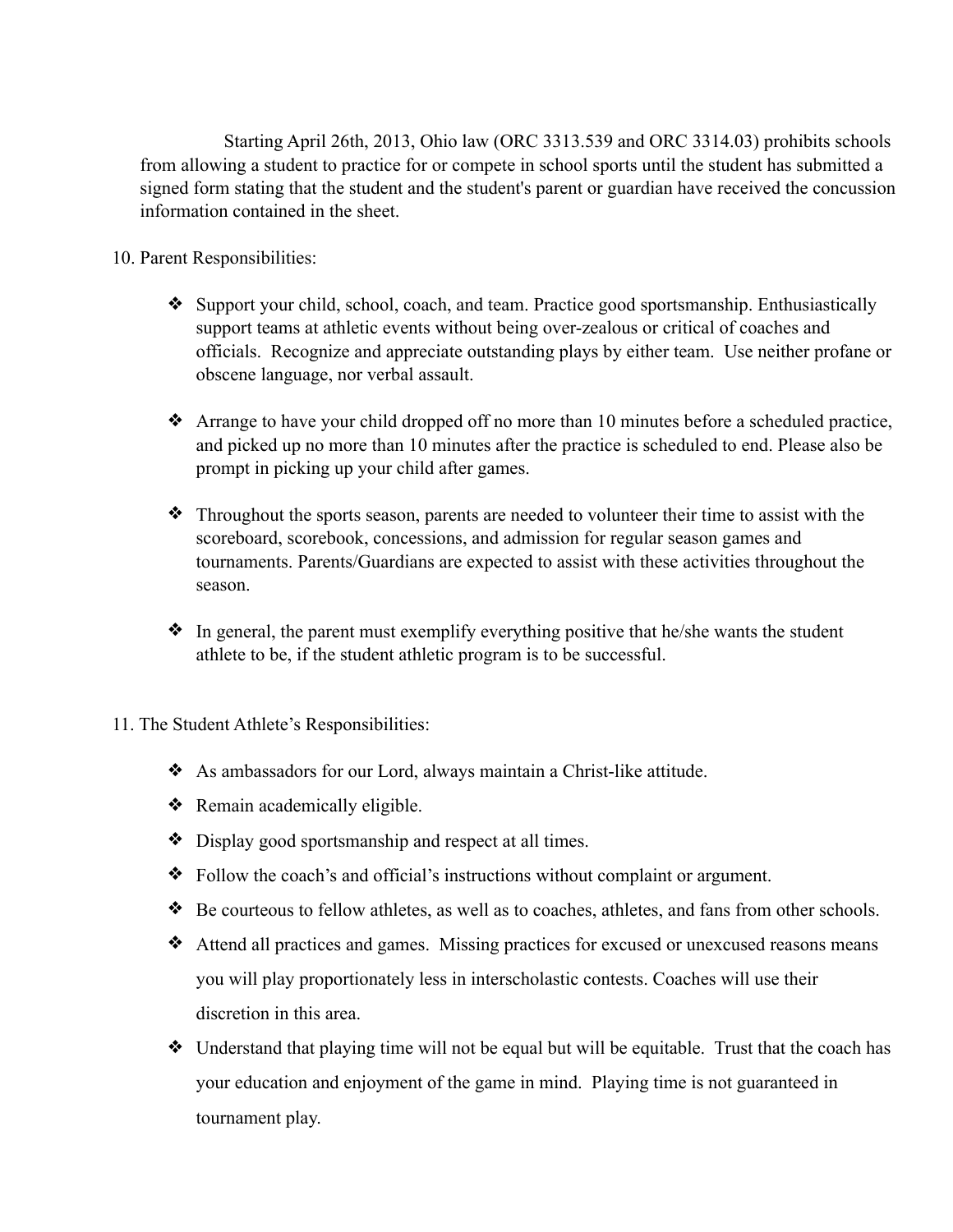- ❖ Treat your uniform with utmost care as it is not your property.
- ❖ Return your school-issued uniform within one week following the conclusion of the season.
- ❖ On game days, wear clothes considerably more dressy than the rest of the school or wear spirit wear. This is a great way of alerting the school to the fact that you are on a team that will be representing St. John's in a contest later that day.
- 12. All League Award:

The C.O.A.L. recognizes one or more athletes from each sports team who clearly shows good sportsmanship and leadership. These athletes will be voted on by their peers through a secret vote. The coach and athletic director have the final say in this process.

## Coaches' Handbook

**Given:** Extra-curricular athletics are sponsored by St. John's Lutheran School as part of and as an extension of the school's educational program. Therefore, they are educational-athletics. The coach is the team's teacher, authority, and disciplinarian. The coach balances praise of the student athlete with constructive criticism of the student athlete. The athlete is a student of the game and behaves as one striving to learn the game.

**Therefore,** all coaches and student athletes accept the following assumptions:

- 1. The athletic program is a Christian athletic program. Coaches and student athletes strive to perform to God's glory and to the best of their abilities. Coaches know that they are ambassadors for Christ, and as such, conduct themselves in a proper manner when dealing with athletes, parents, and fans. They model good sportsmanship and set a good example for players and spectators. This behavior includes the following attitudes/actions:
	- A. Displaying a continuous love of Christ at all times
	- B. Initiate team prayer before competitions
	- C. Fostering positive and open communication with parents
	- D. Following officials' instructions without complaint or argument
- 2. Commitment to the team, discipline, and sportsmanship are integral parts of the program. Respect for the student athlete's abilities should be displayed at all times.
- 3. Remember Winning is a goal but not the ultimate goal.
- 4. A coach or an appointed adult needs to remain with the student athletes until all have been picked up.
- 5. Communication Inform parents clearly regarding changes to practice schedules. Inform parents clearly regarding expectations for when & where athletes are to arrive at games.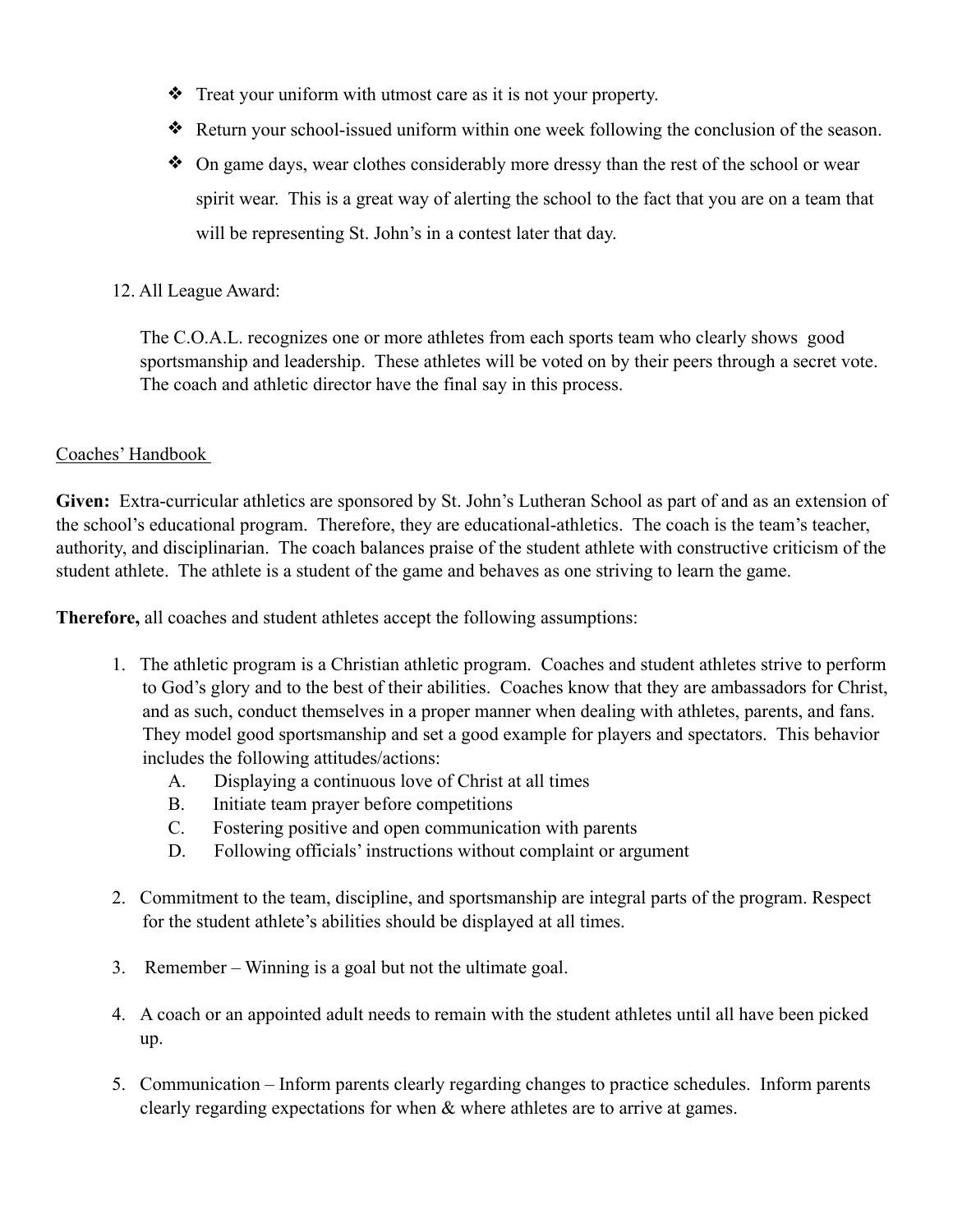- 6. Evaluation In an attempt to improve the athletic program here at St. John's Lutheran School, each athlete and their parents will be provided an opportunity to offer feedback of the coach and the program as a whole. An evaluation form will be sent home and then returned to the athletic director shortly after the season has ended. These forms will be passed on to the individual coach, along with an overall evaluation for the athletic director. The athletic director will also share this overall evaluation with the Board of Christian Education when needed. Information and feedback is an important evaluation tool for each coach to use for self-evaluation and program improvement.
- 7. Safety The safety of the athletes should be of the utmost importance and never negotiated or compromised. All coaches should complete necessary training prior to the start of the season.

#### Athletic Boosters

 The athletic boosters are comprised of family and friends of St. John's Lutheran School and its athletes. It thrives on volunteerism. Please contact the Athletic Director and/or watch out for announcements of booster meetings if you are interested in supporting our programs through your time and talents.

 The boosters are responsible for many things. They host all home games via decorations, concessions, set up, clean up, and collecting gate money. They organize and facilitate fundraisers to provide the necessary monies needed to run an athletic ministry. They organize and facilitate any special events surrounding game days or award nights. They brainstorm to come up with new promotional ideas, festive events, or anything that could encourage growth of our athletic program.

 For these and all the other innumerable ways the boosters provides for St. John's Lutheran School Athletics, we thank you very much.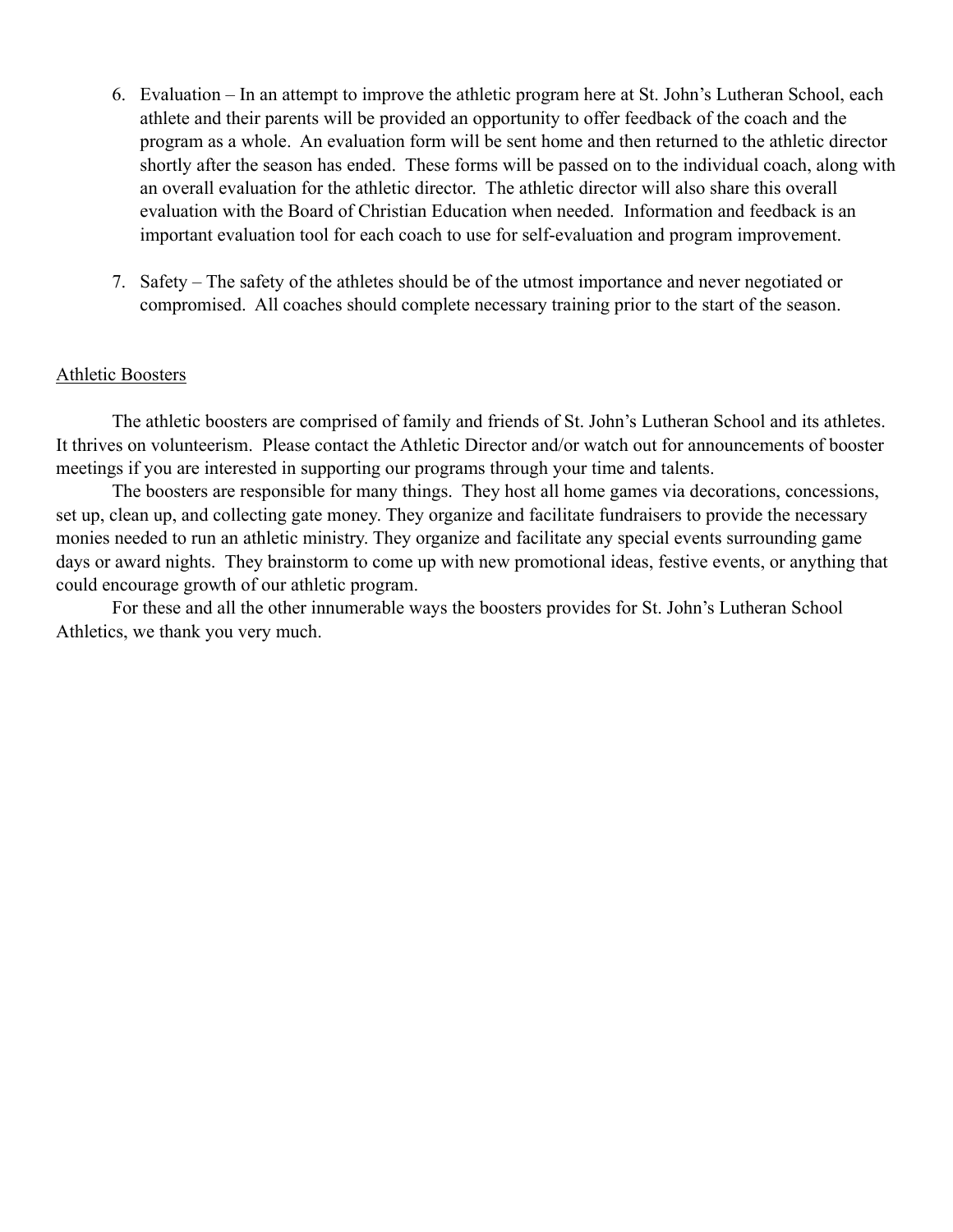# **Directions to Opponent's Facilities**

Central College 975 South Sunbury Road Westerville, Ohio 43081

Columbus School for Girls 56 S. Columbia Ave. Columbus, Ohio 43209

Volleyball and Basketball: Take 270 East to 71 South. Exit on 108b to East Broad St. Turn left onto East Broad. Follow along east until you reach Columbia. Turn Right on Columbia. Park in the front lot of the school or along Columbia Ave.

Track and Field: 1885 Cassidy Ave Columbus Kirk Campus

Take 270 East for nearly 18 miles. Use exit 35A to catch 670 West toward the airport. Take exit 9 and follow signs for Cassidy Ave. Turn right on Cassidy when you reach the traffic light. Look for Kirk Campus Entrance sign on left.

Columbus Torah Academy 181 Noe Bixby Rd Columbus, Ohio 43213

Take 270 East and travel for more than 20 miles. Use Exit 41A to enter onto Main Street or highway 40 heading West. Take a right onto Noe Bixby Rd. Follow this road until you come upon the school.

Cypress Christian School 377 Alton & Darby Creek Rd. Galloway, Ohio 43119

Take 270 South to Exit 8 onto 70 West. Travel two miles and take exit 91A onto Hilliard-Rome Road South. Travel less than a mile and make a right onto Feder Rd. Once you have traveled a little over a mile watch for your left turn onto Alton & Darby Creek Road. Follow this road until you come upon the school.

Delaware Christian School 45 Belle Ave Delaware, Ohio 43015

Volleyball: Take Scottslawn/Watkins to 42. Turn left on 42. Continue on it for about 8 miles until in ends at a local road. Turn left on local road. Turn right on Sandusky. Turn left on Belle.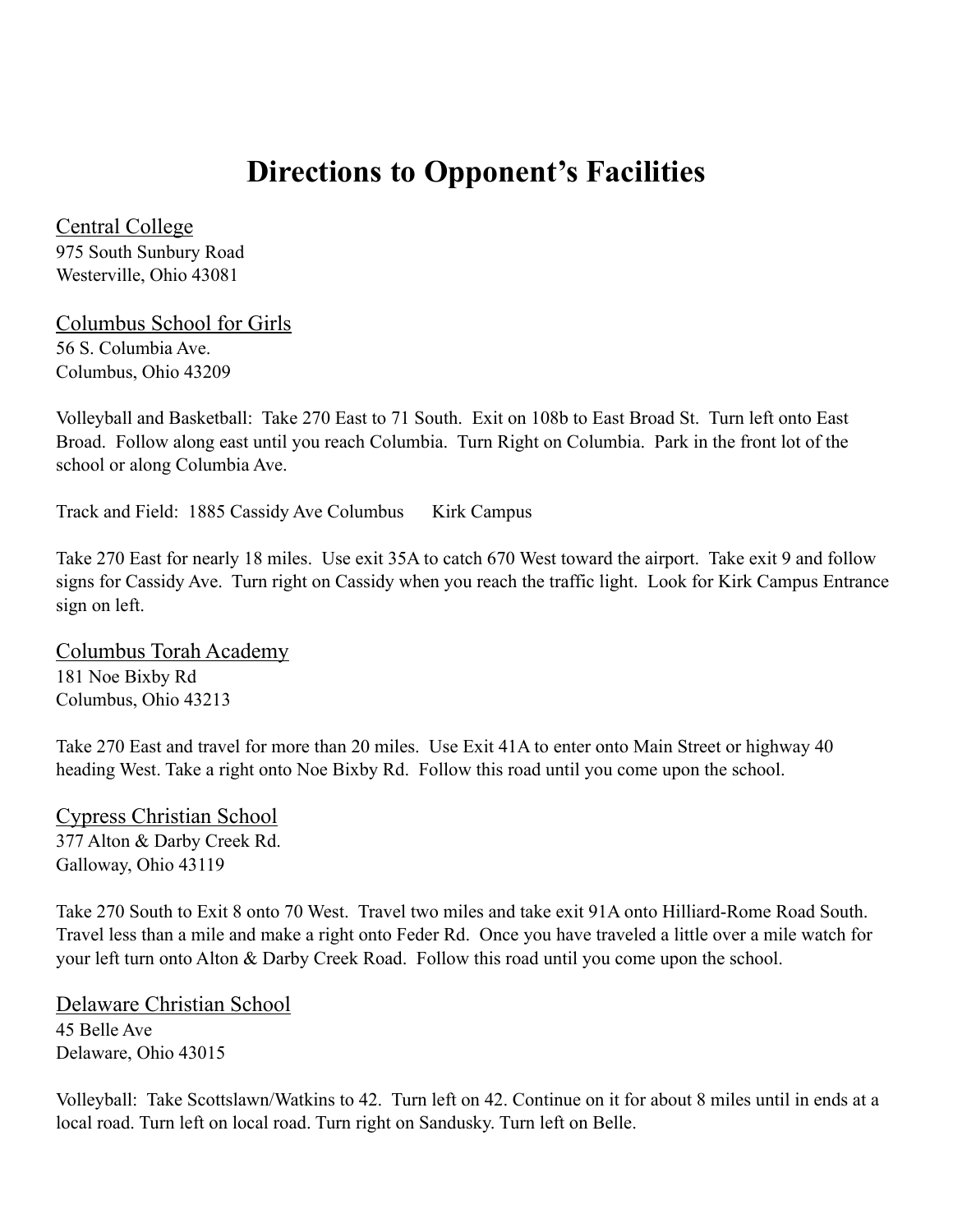Soccer: Take Scottslawn/Watkins to 42. Turn left on 42. Turn Right on Slack Rd. Turn left on Liberty. Fields will be on your right. Address 550 Liberty Rd.

Genoa Christian Academy 7562 Lewis Center Rd. Westerville, Ohio 43082

Take 270 East to I-71N towards Cleveland. Take the Polaris Parkway exit and turn right onto Polaris Parkway. Turn left onto Worthington Rd. Turn right onto Lewis Center Road. The school is on the right.

Grace Christian School 7510 East Broad Street Blacklick, Ohio 43004

**Volleyball and Basketball:** Take 33 East to 270 East. After 21 miles use exit 39 Broad St to head East. After traveling nearly four miles look for the school on the left.

**Soccer:** 5261 Taylor Road SW Pataskala OH 43062

Take 270 E to exit 35B towards US 62 Gahanna. Continue heading east on US62 for 5 miles as it becomes Granville Street and then Havens Corners. Turn right onto Taylor rd. Field will be immediately on your left.

Should you want to travel to the soccer field by way of the school: Go past the school on Broad St. and turn left on Taylor Road SW. Travel roughly 2 miles. Soccer field is on your right at the corner of Taylor Road SW and Havens Corner.

| Liberty Christian Academy |    | <b>ARC Fitness Complex</b> |
|---------------------------|----|----------------------------|
| 10447 Refugee Road, SW    | OR | 7072 National Rd           |
| Pataskala, Ohio 43062     |    | Pataskala, OH 43062        |

TO SCHOOL: Take 270 E for 22 miles. Use Exit 39 to head east on US16/E Broad St. Travel roughly 8 miles and turn right onto Etna Pkwy. After traveling roughly 2 miles, turn left onto Refugee Rd. The school will be one mile down on the right.

TO ARC: Take 270 E for 24 miles. Use Exit 41 to head east toward Reynoldsburg on US40/Main St. While traveling 12 miles to destination, the road becomes National Rd SW.

New Hope Christian School 2264 Walnut Creek Pike Circleville, Ohio 43113

Take 33 to 270 South. Head south on 23 using exit 52. Look for Sevan Auto Parts Yard on the left with a circular blue sign. Turn left onto access road to North Court Street and then immediately jog right (30 feet).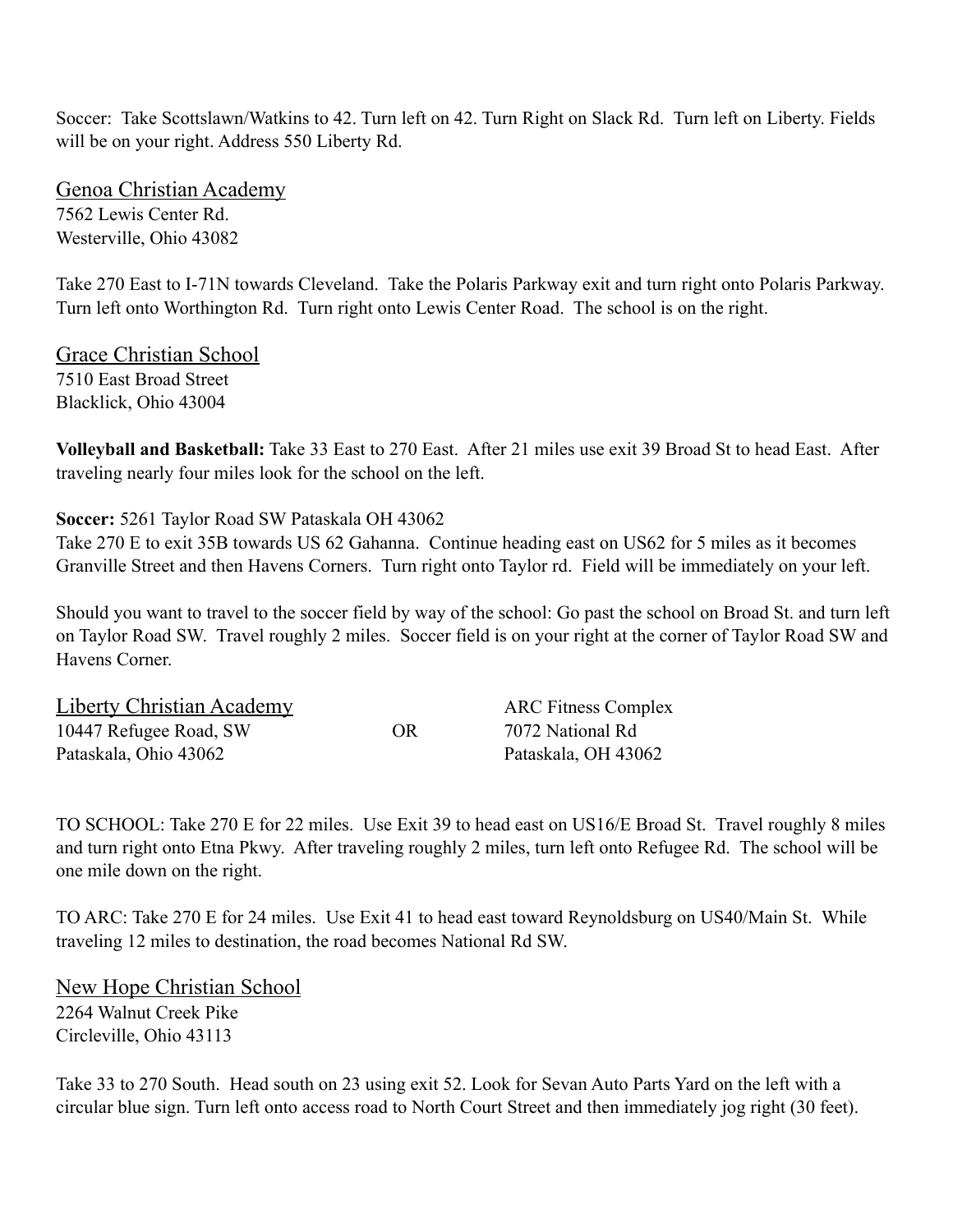Go under the Railroad overpass (0.1 mile). Turn Left onto Bell Station Road (about 3 miles). At stop sign, turn Right onto Walnut Creek Pike (0.5 mile). School will be on the left.

Polaris Christian Academy 1250 Gemini Place Columbus, Ohio 43240 (not mailing address)

Take 33 East to 270 East to 71 North. Use exit 121 towards Gemini Place and take a left on Gemini Place. The mall will be on your left and the school will be on your right. Enter the gym through the church entrance.

Shekinah Christian Academy 10040 Lafayette-Plain City Rd. Plain City, Ohio 43064

Directions: Take Robinson Road. Make a right on Cross Road. Then turn left on Middleburg-Plain City Road. Continue on Middleburg-PC Road. It will cross over 161 and become Layfayette-Plain City Road. School is on the right.